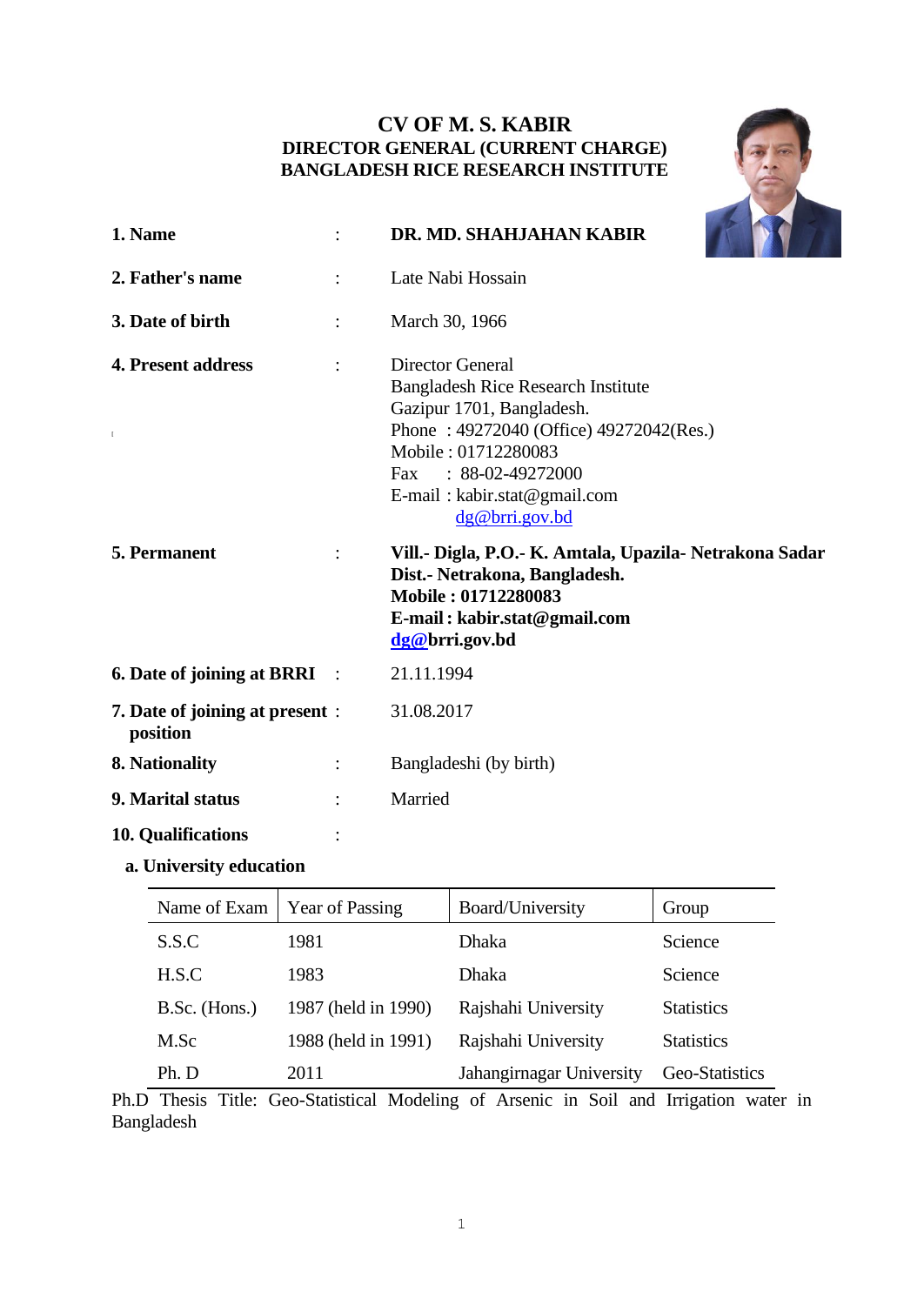## **b. Research Experience (Indicate area of expertise with duration):**

- (i)
- 20 years professional experience as a statistician at Bangladesh Rice Research Institute holding different positions. Major tasks include: (i) Administration, Planning, Programming, Implementing and executing of research programs, (ii) development of a no. of statistical procedures for rice experiments, (iii) monitoring and evaluation of research and other activities and preparation of reports, (iv) providing statistical counseling to other scientists of the institute on planning of experiment, data analysis and interpretation
- 15 years working experience with GIS
- SM-CRSP, Bangladesh (USAID funded) as PI of GIS part (1996-2001), Bangladesh Country Almanac (USAID funded) as PI, BRRI part (2001-06) (ii) Impact of Arsenic Contamination on Agricultural Sustainability and Food Quality (USAID funded) as PI of GIS part (2000-05) (iii) Food for Progress (USAID funded) as PI of GIS part from December 2013 (iv) Jircus funded project "Impact Assessment of Climate Change of Production and Marketing of Agricultural Products" from April 2010 (v) Focal pointof the project (GAIN) ???.

## c) **Advanced Training/Workshop**

## **(i) Incountry/National**

- Completed a training on **Introduction to New Developments in Genotype by Environment (GxE) Analysis and Interpretation of Results** jointly collaboration with IRRI in 1996 at Bangladesh Rice Research Institute (BRRI), Bangladesh from August 17-29, 1996.
- Completed one month **Rice Production Training Course** at BRRI from 31st May, 1997 to 29th June, 1997.
- Completed a **Documentation and Data Management for Genetic Resources** training jointly collaboration with IRRI at Bangladesh Rice Research Institute (BRRI), Bangladesh from 21st November 1997 to 3rd December 1997.
- Completed a training on **Experimental Design and Statistics** jointly conducted by the Institute of Forestry and Environmental Sciences, University of Chittagong, Bangladesh and The Department of Zoology, University of Bergen, Bergen, Norway under the auspices of Norwegian Universities Committee for Development, Research and Education (NUFU) from 6th December,1997 to 14th December, 1997.
- Completed a **Statistical Methods for Agricultural Research** training jointly conducted by Agricultural Economics department and Graduate Training Institute (GTI), Mymensingh from  $20<sup>th</sup>$  April 1998 to 04<sup>th</sup> May 1998.
- Completed **Foundation Training Course for NARS Scientists**  organised by Bangladesh Academy for Rural Development (BARD),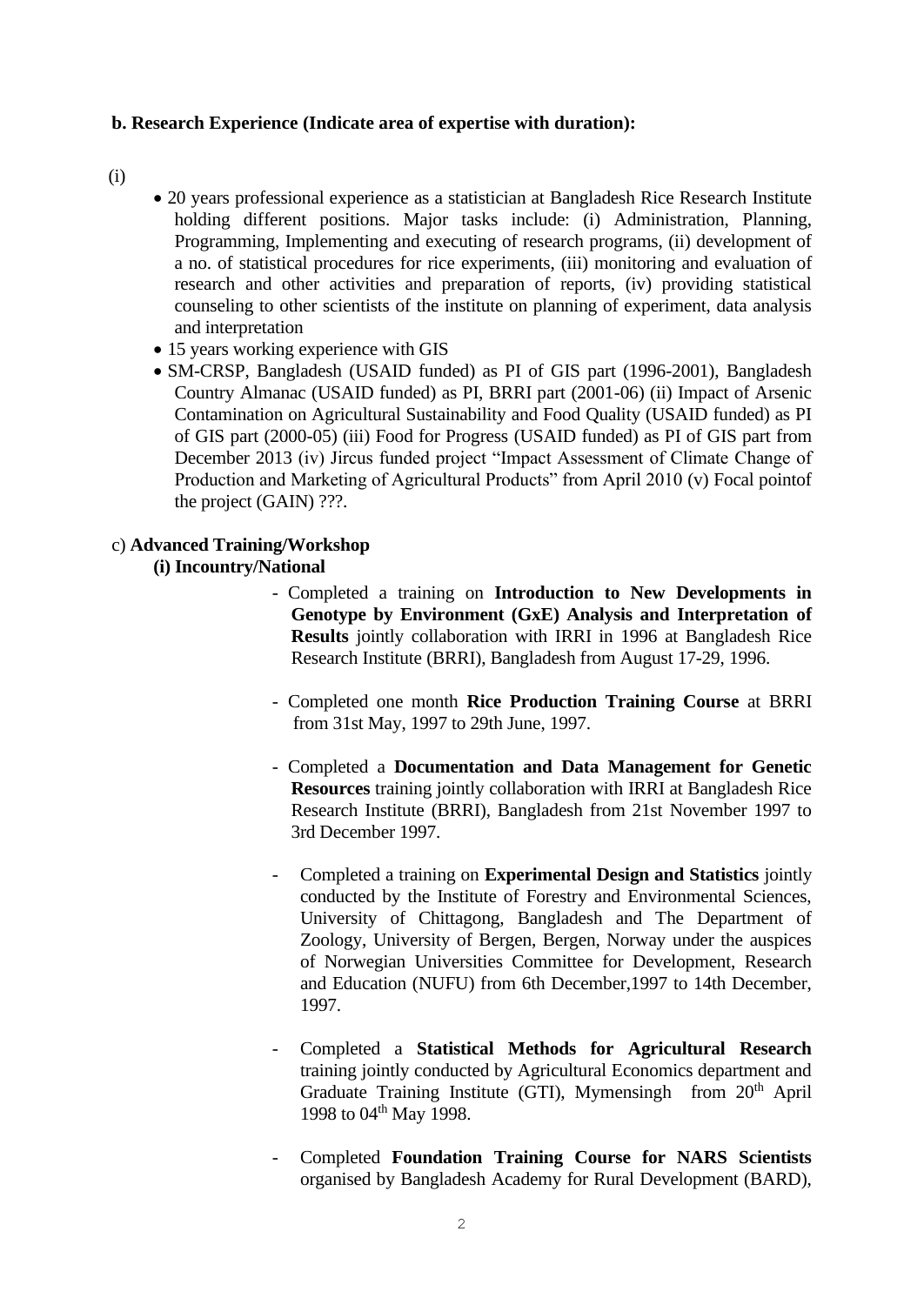Comilla from 28<sup>th</sup> June to 10 October, 1999.

- Completed a training on **Application of AEZ/GIS for Agricultural Planning** organised by Bangladesh Agricultural Research Council (BARC) from 02 May to 30 June 2000.
- Completed a training course on **Arc View Spatial Analyst** organised by EGIS, Dhaka from 24 May to 07 June, 2001.
- Completed a training course on **Presentation Skill Development** organised by Institution of Engineers, Bangladesh (IEB) from 13-15 September, 2001.
- Completed a training course on **Computer Networking: Installation, Configuration, Administration and Maintenance** organised by Department of Computer Science and Information Technology, Islamic University of Technology (IUT), Bangladesh from 06 – 10 October, 2002.
- Attained a national workshop on **Rice Research and Extension – 2002 of " Feeding the extra millions by 2025- Challenges for rice research and extension in Bangladesh**" organized by BRRI and DAE from 29-31 January 2002.
- Attained a **GIS Country Almanac workshop** organized by BARC in collaboration with CIMMYT Bangladesh from 28-29 August 2002.
- Completed a training course on **Overview of E-Governance and E-Commerce** organised by Academy for Planning and Development, Ministry of Planning, Nilkhet, Dhaka from 20 August to 04 September, 2006.

## **(ii) Abroad/International**

- Completed a **International Training Course on Farming Systems Research and Development** organised by Farming Systems and Soil Resources Institute, U. P. Los Banos, College, Laguna, Philippines from 24 January to 17 March, 2001.
- Participated an International Training Workshop on **Stakeholders Assessment of GIS Tools and Datasets for RWC Activities** organised by Department of Civil Engineering, IIT, Delhi in collaboration with Rice-Wheat Consortium for the Indo-Gangetic Plains under the aegis of Foundation for Innovation and Technology Transfer from 22 to 25 January, 2002.
- Participated a GIS workshop on **Application of GIS Tools in Rice-Wheat Research and Development** organized by BRRI collaboration with Cornel University, USA from 2-3 February 2002.
- Participated an International workshop on **Behavior of Arsenic in**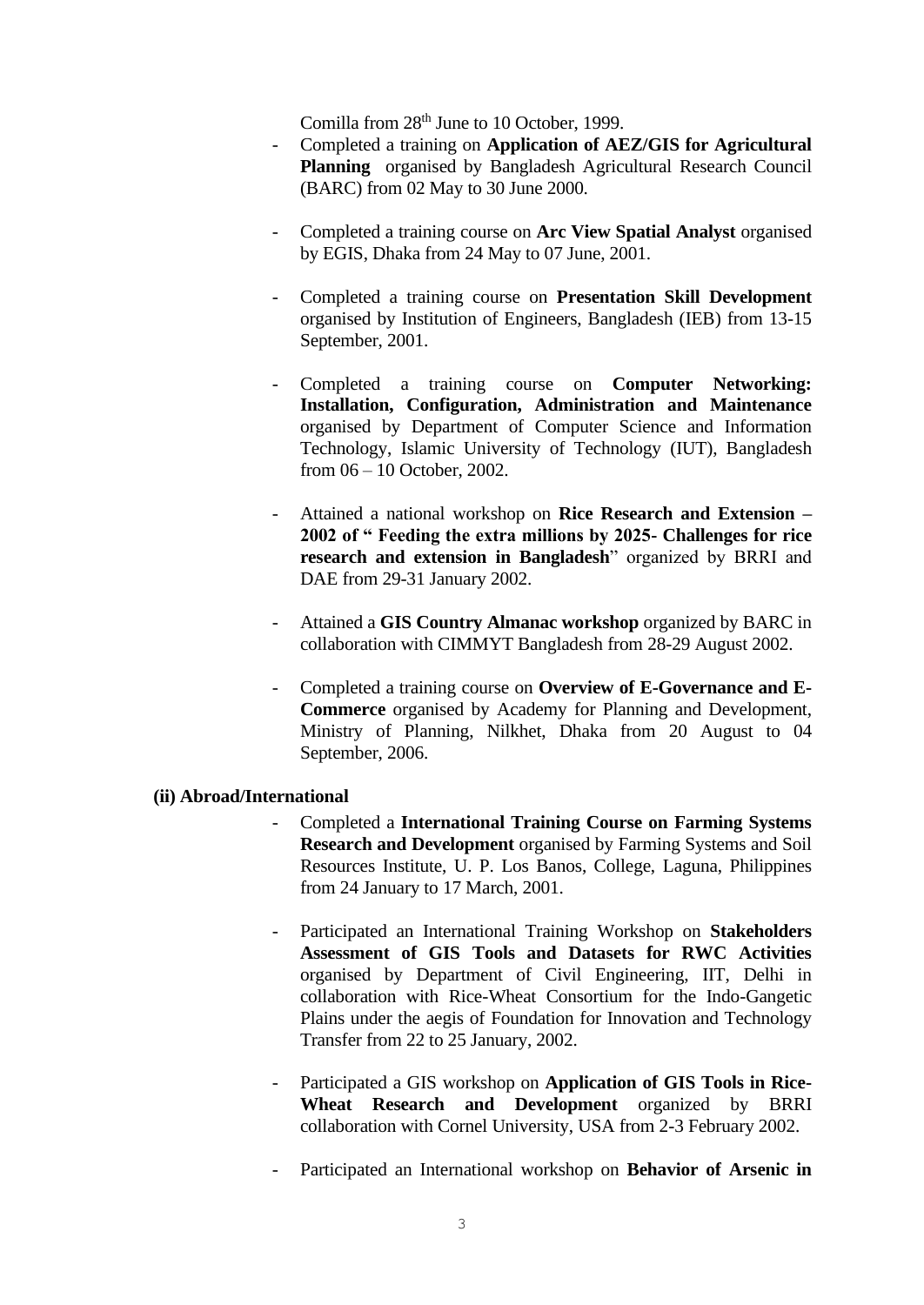**Aquifers, Soils and Plants: Implications for Management** jointly organized by CIMMYT, Cornel University, Texas A & M University, United States Geological Survey and Geological Survey of Bangladesh from 16-18 January 2005.

- Participated **8th International Conference on the Biogeochemistry of Trace Elements (ICOBTE)** at Adelaide, Australia organized by International Society of Trace Element Biogeochemistry (ISTOB) from 3-7 April 2005.
- Participated International Symposium on **Climate Change and Food Security in South Asia** at Dhaka, Bangladesh jointly organized by Ohio State University, USA and Dhaka University, Bangladesh from 25-30 August 2008.
- Participated International MARCO Symposium 2009 on **Challenges for Agro-Environmental Research in Monsoon Asia** at Tsukuba International Congress Center, Epochal Tsukuba, Japan from 5-7 October 2009.
- Participated Annual Review and Planning Meeting of CSISA Research Platform at NASC Complex, New Delhi, India on 5 December 2011.
- Participated JIRCAS International Symposium 2012 on **Resilient Food Production Systems: The Role of Agricultural Technology Development in Developing Regions** at Tsukuba International Congress Center, Epochal Tsukuba, Japan from 28-29 November 2012.
- Participated in the Consultative Meeting on **Rice Strategy for Asia and the Pacific** on 28 January 2014 at Bangkok, Thailand.
- Participated in the Study Tour Program on **Agricultural Project Planning and Management** on 1-6 August 2014 at Kualalampur, Malaysia.
- Participated in the Dissemination and Advocacy meeting on **Trade and Knowledge Sharing in HYV Rice Seeds** on 30 April 2015 at New Delhi, India.
- Participated in the Golden Rice Project workshop on Risk Communication on 9-11 June 2015 at IRRI, Philippines.

## **11. Positions held: Director (Administration and Common Service)** Current Charge, Bangladesh Rice Research Institute, Joydebpur, Gazipur from  $12<sup>th</sup>$  November, 2013 to till date.

-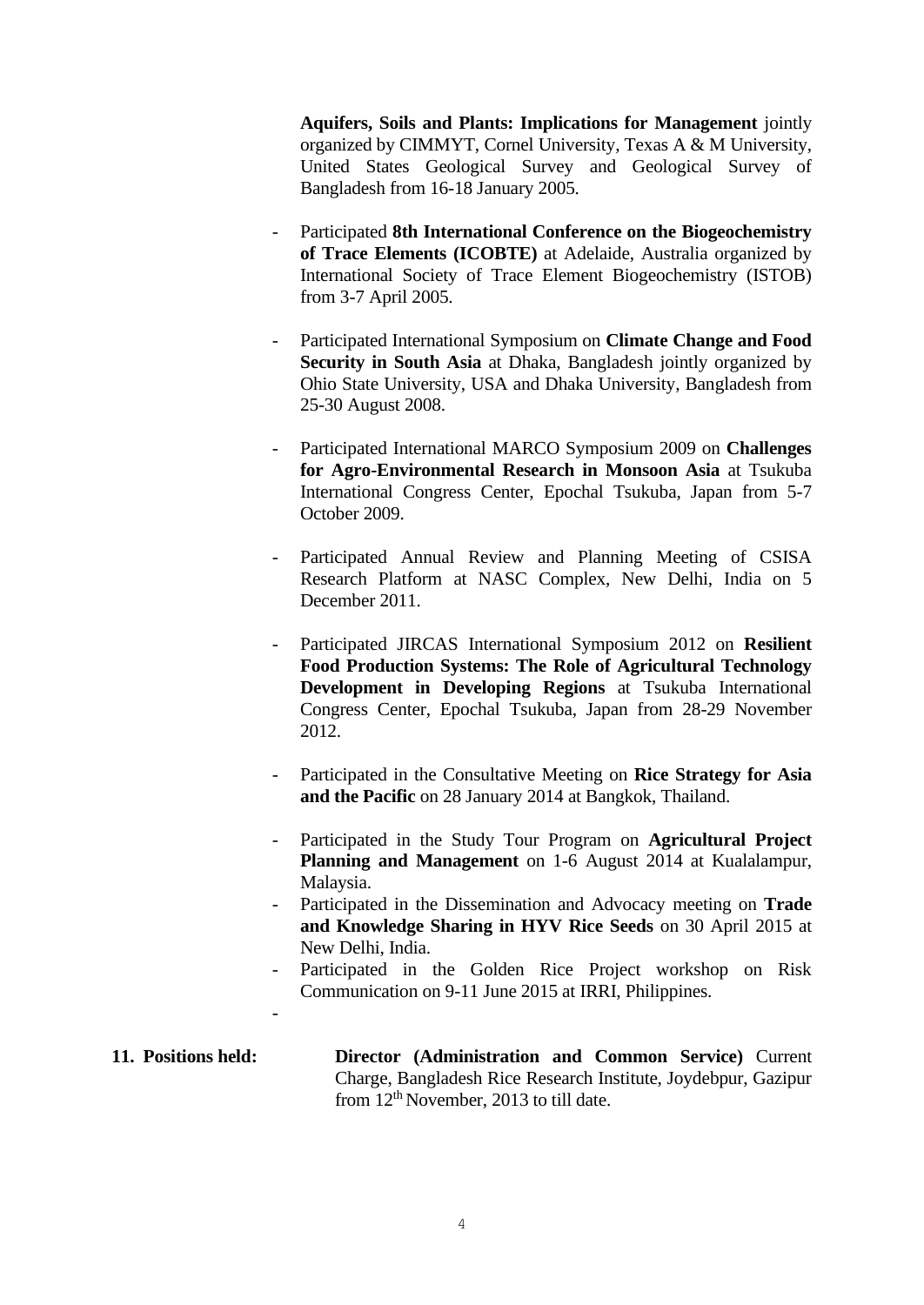**12. Job description:** (i) Administration, Planning, Programming, Implementing and executing of research programs, (ii) Development of statistical procedures for rice experiments, (iii) Monitoring and evaluation of research and other activities and preparation of reports, (iv) Providing statistical counseling to scientists of the institute and other Institute/Organizations on planning of experiment, data analysis and interpretation.

| Name of position                | <b>Scale (2015)</b> | <b>Service</b>       |                    |  |
|---------------------------------|---------------------|----------------------|--------------------|--|
|                                 |                     | <b>Starting date</b> | <b>Ending date</b> |  |
| Scientific Officer              | 22000-53060         | 21/11/1994           | 27/02/2000         |  |
| Senior Scientific Officer       | 35500-67010         | 28/02/2000           | 17/12/2007         |  |
| Principal Scientific Officer    | 50000-71200         | 18/12/2007           | 13/02/2010         |  |
| <b>Chief Scientific Officer</b> | 56500-74400         | 14/02/2010           | 11/11/2013         |  |
| Director (Admin. & CS)          | 66000-76490         | 12/11/2013           | 30/08/2017         |  |
| <b>Current Charge</b>           |                     |                      |                    |  |
| <b>Director General</b>         |                     | 31/08/2017           | Till to-date       |  |
| (Current Charge)                |                     |                      |                    |  |

### 13. Service Information: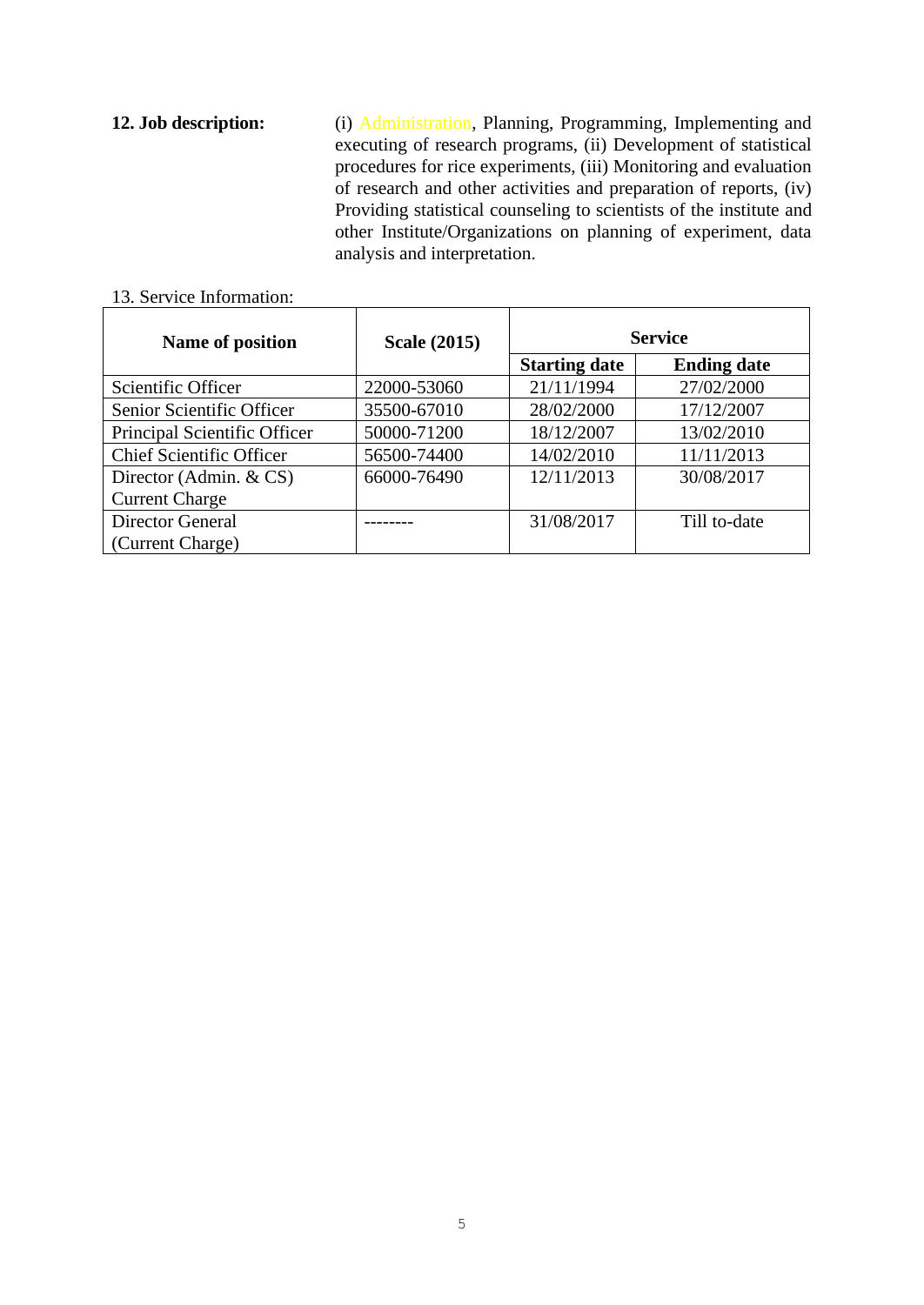### **Publications of M S Kabir**

| Publications: National<br>and the state of the state of the<br>(i) Scientific journals<br>International =<br><b>Total</b> | $=$ | 42<br>48<br>90 |
|---------------------------------------------------------------------------------------------------------------------------|-----|----------------|
|---------------------------------------------------------------------------------------------------------------------------|-----|----------------|

### **(a) Paper published in the Reputed International Journal: 23**

### **Principal author: 04**

- **Kabir M. S.,** M. A. Salam, D. N. R. Paul, M. I. Hossain, N. M. F. Rahman, and M. A. Latif 2016. Geo-statistical models for determining spatial variation and spatial dependency of arsenic in Bangladesh. Journal of the national science foundation of Srilanka (JNSF), Script No. 37:2015, ED/JNSF-MSP/D/FT/ACC/37:2015.
- **Kabir M. S.,** M. A. Salam, D. N. R. Paul, M. I. Hossain, N. M. F. Rahman, Abdullah Aziz, and M. A. Latif 2016. Spatial Variation of Arsenic in Soil, Irrigation Water, and Plant Parts: A Microlevel Study. The Scientific World Journal Volume 2016, Article ID 2186069, 14 pages (http://dx.doi.org/10.1155/2016/2186069).
- **Kabir M.S.,** D.N.R. Paul, Z.U. Ahmed, M.A. Mazid Miah, C.A. Meisner and J.M. Duxbury 2007. A GIS-based analysis for increasing productivity of rice- wheat systems in Bangladesh- A case study in Biral upazila, Dianjpur, Bangladesh. International Journal of Bio Research; Vol. 3, No. 2, pp:35-42.
- **Kabir M.S.,** M.Maniruzzaman, M.A. Saleque, J.C. Biswas and M.A. Sattar 2007. Soil fertility mapping at micro level: A case of Jotgobardhan village in Kurigram district. International Journal of Bio Research; Vol. 3, No. 1, pp:22-29.

## **Co-author: 29**

- Md. AR Sarkar, MC Rahman, MS Rahman, MR Sarker, MA Islam, J Balie and MS Kabir 2022. Adoption Determinants of Exotic Rice Cultivars in Bangladesh. Frontiers in Sustainable Food Systems. 21 February 2022. Vol: 06: Articacle: 813933.
- Al Mamun M.A, Nihad SAI, Sarkar M.AR, Aziz M.A, Qayum M.A, Ahmed R, et al. (2021) Growth and trend analysis of area, production and yield of rice: A scenario of rice security in Bangladesh. PLoS ONE 16(12): e0261128. https://doi.org/10.1371/journal.pone.0261128
- JK Biswas, MA Salam and MS Kabir. Science and Technology Innovation for a Sustainable Economy: Rice Research Revisited: BRRI and Its Achievements. P:91-107
- NMF Rahman, MA Aziz, MAA Mamun, A Chowdhury, R Ahmed, MM Haque, T Halder, MI Hossain and MS Kabir. Weather Forecast based Rice Crop Management System in Bangladesh: An Experimental Approach for T. Aus Season. P:145
- NMF Rahman, MA Rahman, MC Rahman and MS Kabir. Projected Yield Potential of Rice Varieties towards Increasing the Productivity in Bangladesh. P:146
- M Nasim, ABM Mostafizur, MU Salam, TL Aditya and MS Kabir. Transforming rice based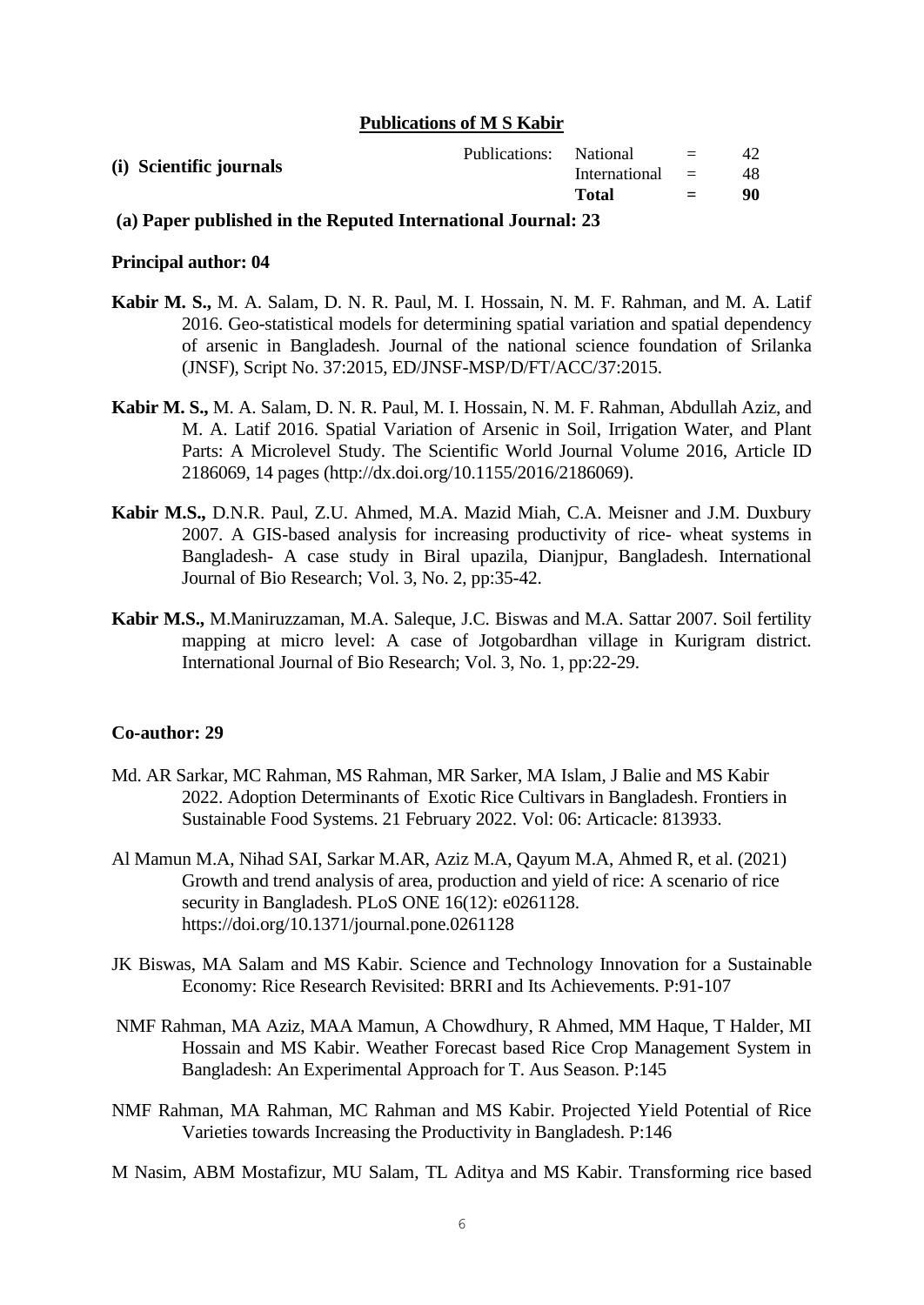cropping system for achieving SDG 2.3 for Bangladesh Rice. P: 185

- MAI Khan, MM Rashid, M Khatun, PS Biswas, TH Ansari, MA Latif, Y Fukura and MS Kabir. Disease Resistance Breeding Program at BRRI. P: 186
- MA Aziz, MI Hossain, R Ahmed, NMF Rahman, MA Qayum, MAA Mamun and MS Kabir. Edaphic Suitability Mapping of BRRI dhan50 and BRRI dhan72. P: 187
- MAA Mamun, MI Hossain, MS Kabir, NMF Rahman and MA Qayum. GGE biplot and Stability Analysis for Yield Performance of Rice Genotypes acroos Different Environments in Bangladesh.
- MA Qayum, MI Hossain, NMF Rahman, MA Aziz, MAA Mamun, R Ahmed and MS Kabir. Region specific BRRI variety adoption: A simple way of increasing national production.
- Md. J. Kabir, KM Iftekharuddaula, TL Aditya and M.S Kabir. Rice Technological Innovation and Value Chain Development in Bangladesh: Current Status and Future Directions. Chapter-3: 2019
- M.U Salam, B.K Mahalder, H Bhandari, M.A.R Sarkar, B Nessa and M.S Kabir. Policy directions toward increasing rice productivity. Chapter-44: 2019
- B.Nessa, S.S. Dipti, M.U. Salam, A.H.M. Mahfuzul Haque, J.K.Biswas, M. A. Kashem and M.S Kabir. Seed germination and grain quality of rice as affected by false smut disease.
- A Khatun, A.B.M Mostafizur, B.J. Shirazy, M. Nasim and **M.S. Kabir**. Nitrogen Management Option in Winter Rice under Boro- Fallow-T. Aman Cropping System. Research on Crop Ecophysiology. Vo. 11/2, Issue 2(2016) pp: 68-77
- Arif A., M. Kamruzzaman, B. A. A. Mustafi, **M. S. Kabir,** 2016. Export potentiality of horticultural crops in Bangladesh. Nepalese Journal of Agricultural Sciences, Vol. 14.
- Bodrun Nessa, Moin U. Salam, A.H.M. Mahfuzul Haque, Jiban K. Biswas, **M. S. Kabir,**  William J. MacLeod, Mario D'Antuono, Hirendra N. Barman, M. Abdul Latif and Jean Galloway 2015. Spatial Pattern of Natural Spread of Rice False Smut (*Ustilaginoideavirens*) Disease in Fields: American Journal of Agricultural and Biological Sciences, Vol. 10, No. 2, pp: 63-73.
- Aziz M.A, M. A. K. Majumder, **M. S. Kabir,** M.I Hossain, N. M. F. Rahman, and S. Hosen 2015. Grounwater depletion with expansion of irrigation in Barind Tract: A case study of Rajshahi District of Bangladesh: International journal of geology, agriculture and environmental sciences, Vol. 3, pp. 32-38.
- Niaz M.F.R, M.I Hossain, M.A Aziz, M.A Baten and **M. S. Kabir** 2013. Prospects of Boro Rice Production in Bangladesh. Adv. Environ. Boil, 7(14), 4542-4549, 2013.
- Shiro OCHI, Y. Yamamoto, S. Kobayashi, J. Furuya and **M. S. Kabir** 2011. Quantification of suitability assessment for agricultural land productivity- Boro rice productivity in Bangladesh country scale; J.Jass.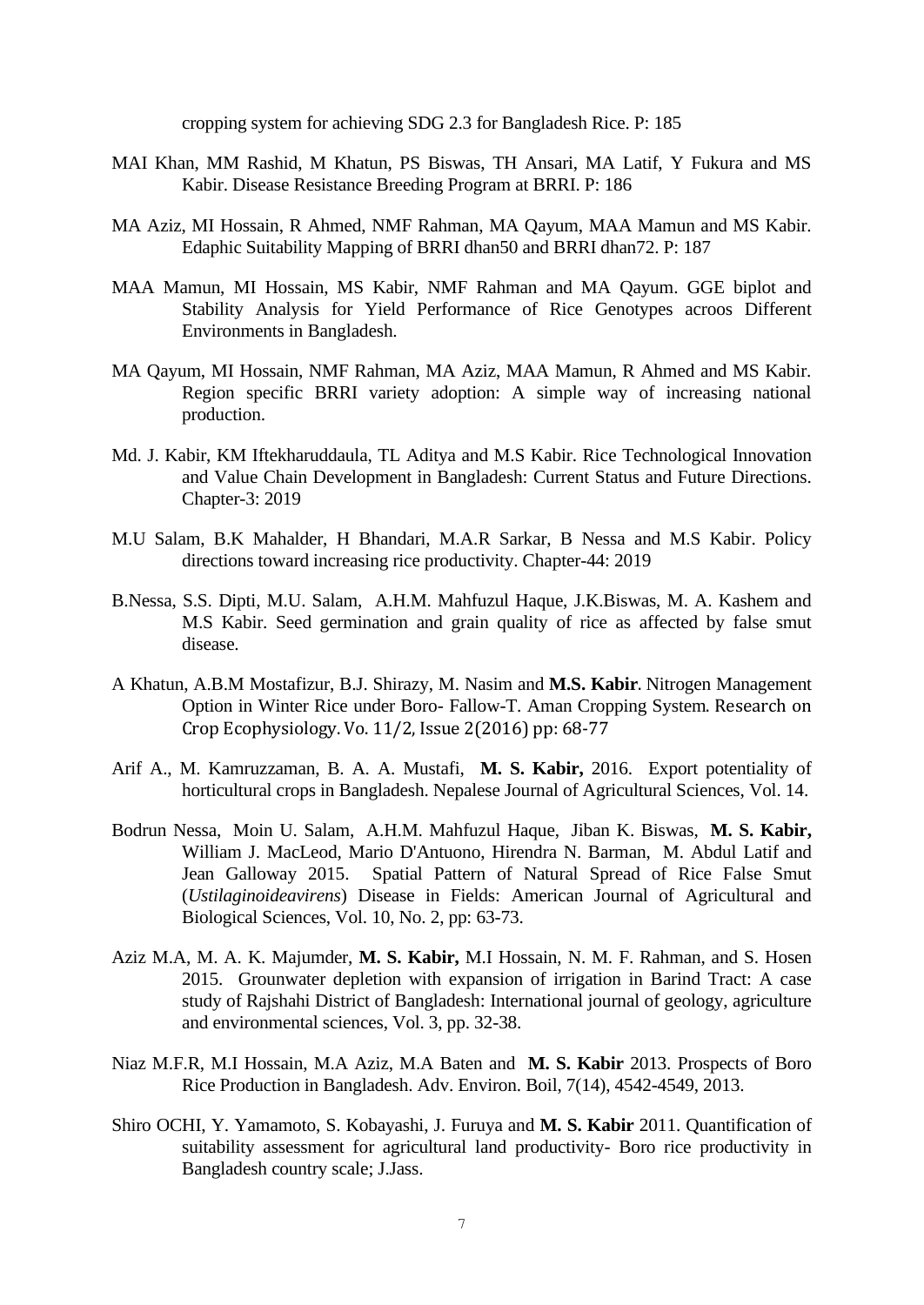- Zia U. A., G. M. Panaullah, H. Gauch Jr, R. Susan, McCouch, W. Tyagi, **M. S. Kabir** and J. M. Duxbury 2010. Genotype and environment effects on rice (Oryza sativa L.) grain arsenic concentration in Bangladesh; Plant and Soil, Vol. 338 (1-2), pp. 367-382).
- Hossain M. A., M. I. Hossain, M. U. Ahmed, M. A. B. Siddique, **M. S. Kabir** and M. A. Uddin 2008. Performence of intercropping groundnut with Linseed at different row arrangement. International Journal of Bio Research; Vol. 5, No. 6, pp:6-9.
- Hossain M. I., M. Shuaib, Kabita, M. Tareq, **M. S. Kabir** and M. A. Uddin 2008. Optimum sampling for measuring different plant characters of Teasle Gourd. Eco-friendly Agril. J.; Vol. 1, No. 3, pp: 172-175.
- Siddique M. A. B., **M. S. Kabir,** M. S. Islam and M. A. Salam 2008. Efficiency of Aman rice marketing system in some selected areas of Bangladesh. International Journal of Bio Research; Vol. 4, No. 5, pp:6 -12.
- Siddique M. A. B., **M. S. Kabir,** M. S. Islam and F. Yeasmin 2008. Structure and performance of rice mills in some selected areas of Bangladesh. International Journal of Bio Research; Vol. 4, No. 4, pp:46 -51.
- Kabir H. M., A. Saha, I. U. Mollah, **M. S. Kabir** and F. Rahman 2008. Effect of crop establishment methods and weed management practices on the productivity of Boro rice in lowland ecosystem. International Journal of Bio Research; Vol. 4, No. 2, pp:42 -51.
- Howlader M, D. N. R Paul, M. Rahman and **M. S. Kabir** 2007. Probability distribution of relative humidity and surface of nearly assured relative humidity in Bangladesh. International Journal of Bio Research; Vol. 3, No. 3, pp:14 -18.
- .Islam M.F., M.A.R. Sarkar, **M.S. Kabir**, S. Parveen and M.H.R. Mukul 2007. Effects of rate and time of herbicides application on weed control of Boro rice under direct wetseeding condition by drum seeder. International Journal of Bio Research; Vol. 3, No. 1, pp:45-49.
- Ali M.S., M.A. Salam, M.E. Hoque, **M.S. Kabir,** M.S. Islam, S. Sultana, H.U. Ahmed, S. Khatun and B.A.A, Mustafi 2006. Breeding and adoption of Boro rice varieties in Bangladesh. International Journal of Sustainable Agricultural Technology; Vol. 2, No. 4, pp: 61-68.
- Zaman M.R., D.N.R. Paul, **M.S. Kabir,** M.A.A. Mahbub and M.A.A. Bhuiya 2005. Assessment of character contribution to the divergence for some rice varieties, Asian Journal of Plant Sciences Vol. 4, No. 4, pp: 388-391.
- Biswas J.K., M.S. Islam, R. Yasmeen, S. Parvin, **M.S. Kabir** and S. Alam 2002. Relative contribution of the coleoptile and the first leaf length to seeding establishment of rice (*Oryza sativa* L.) as affected by anaerobic seeding in two different soils, Pakistan Journal of Biological Sciences Vol. 5, No. 4, pp: 413-415.
- Zaman M.R., D. N. R. Paul, N. Akhter, M. H. Howlader and **M.S. Kabir** 2006. Chi-square Mixture of Chi-square distributions. Journal of applied sciences; Vol. 6, No. 2. pp:243-246.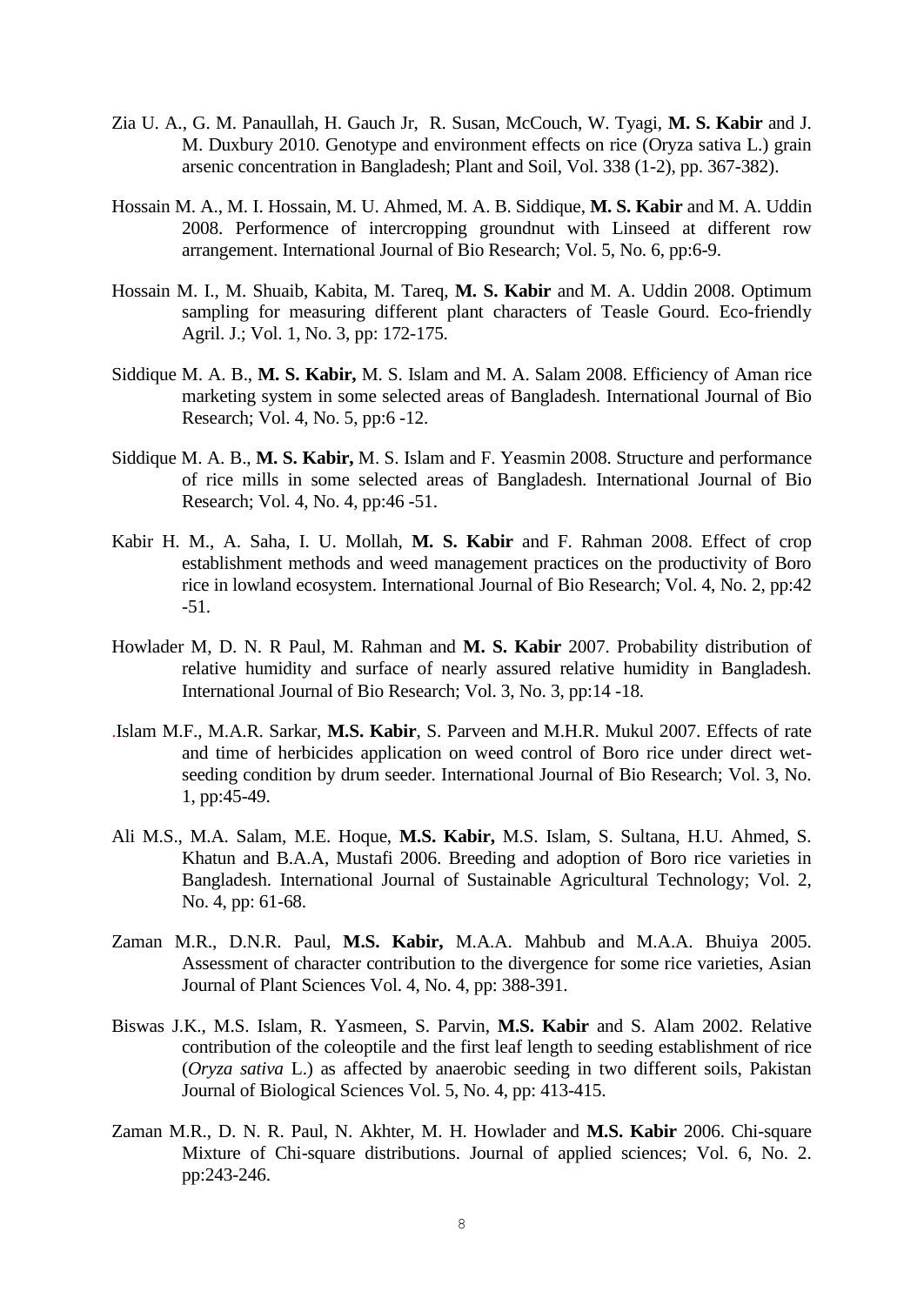#### **(b) National Journal: 22**

## **Principal author: 04**

- **M S Kabir**, D N R Paul, M I Hossain and N M F Rahman. Estimating Area and Production of Rice under Different Crop-cut Methods in Bangladesh. Bangladesh Rice J. 20 (1): 11-16, 2016.
- **Kabir M. S.,** M U Salam, A Chowdhury, N. M. F. Rahman, K M Iftekharuddaula, M S Rahman, M H Rashid, S S Dipti, A Islam, M A Latif, A K M S Islam, M M Hossain, B Nessa, T H Ansari, M A Ali and J K Biswas. Rice Vision for Bangladesh: 2050 and Beyond. Bangladesh Rice J. 19 (2): 1-18, 2015.
- **Kabir M. S.,** M Howlader, J K Biswas, M A A Mahbub and M Nur-E-Elahi. Probability of Low Temperature Stress at Different Growth Stages of Boro Rice. Bangladesh Rice J. 19 (2) : 19-27, 2015.
- **Kabir M. S.,** D. N. R. Paul, M. I. U. Mollah and A. Khatun 2007. Extrapolation of Domain of a Proven Resource Conservation Technology: Crop Establishment by Chinese Hand Tractor Seeder in Rice-Wheat Systems, Bangladesh Rice J. Vol. 12, No. 1 & 2, p: 57- 62.

## **Co-author: 23**

- N M F Rahman, M A A Mamun, R Ahmed, M I Hossain, M A Qauym, M A Aziz, M A Hossain and MS Kabir. Stability and Adaptability Analysis of BRRI Developed Aus Varieties in Different Location of Bangladesh. Bangladesh Rice J. 22 (1): 65-72, 2018.
- B Nessa, M U Salam, A H M M Haque, M A Kashem and MS Kabir. Weather Condition, Seasonal Variation and Ball Development Pattern in Relation to Rice False Smut Disease in Bangladesh. Bangladesh Rice J. 22 (1): 57-64, 2018.
- B Nessa, SS Dipti, M U Salam, A H M M Haque, J K Biswas, M A Kashem and MS Kabir. Seed Germination and Grain Quality of Rice as Affected by False Smut Disease. Bangladesh Rice J. 22 (1): 1-7, 2018.
- N Nasim, S.M Shahidullah, A Saha, M.A Muttaleb, T.L Aditya, M.A Ali and **M. S. Kabir,**  2017. Distribution of Crops and Cropping Patterns in Bangladesh, Vol. 21.
- N M F Rahman, M M Hasan, M I Hossain, M A Baten, S Hosen, M A Ali and **M S Kabir**. Forecasting Aus Rice Area and Production in Bangladesh using Box-Jenkins Approach. Bangladesh Rice J. 20 (1): 1-10, 2016.
- Nessa B, M U Salam, A H M M Haque, J K Biswas, Q S A Jahan, M A I Khan, M R Bhuiyan, A Ara, M R Munir, J Galloway, **M. S. Kabir** and M A Ali 2016. Density and Distribution of False Smut Balls on Infected Rice Panicles. Bangladesh Rice J. 20 (2): 73-79, 2016.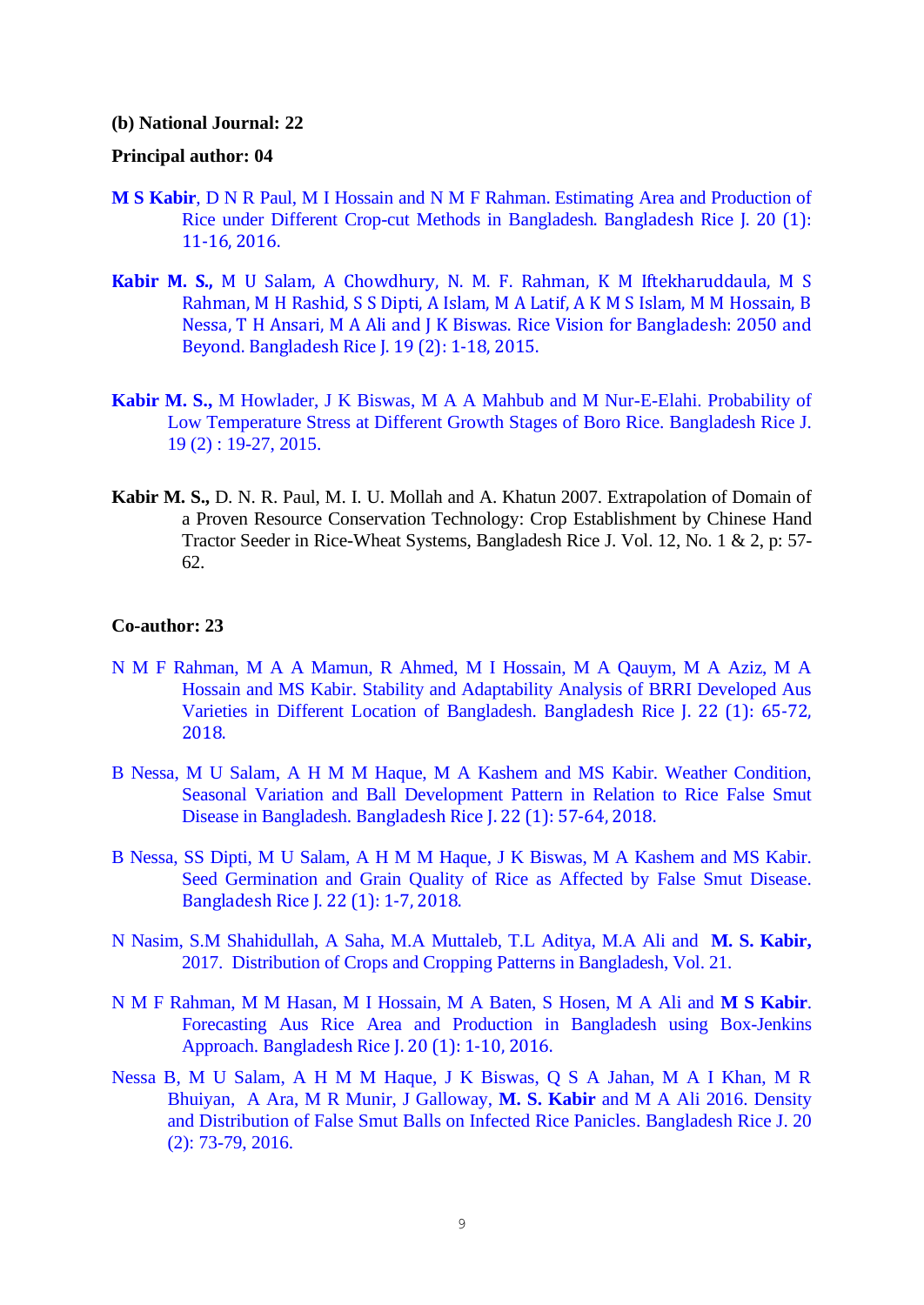- Monsur M A, M Ahmed, A Haque, Q S A Jahan, T H Ansari, M A Latif, N C D Borma, M A Ali, **M. S. Kabir** and B R Banik 2016. Cross Infection between Rice and Wheat Blast Pathogen Pyricularia oryzae. Bangladesh Rice J. 20 (2):21-29, 2016.
- Hossain M. I. Hossain, Niaz Md. Farhat Rahman, **M. S. Kabir** and Muhammad Tareq 2015. Development and Validation of Producer and Consumer Preference Models for Rice Varieties in Bangladesh. Bangladesh Rice J. 19(1):54-63, 2015.
- Hossain M. I., **M. S. Kabir** and M. Tareq, 1998. Evaluation of sample-hill method as an alternative to crop-cut method for estimating transplanted rice yield, Bangladesh Rice Journal Vol. IX, No. 1&2, p:39-43.
- Hossain M. A., A. W. Julfiquar, A. M. Nurunnabi, **M. S. Kabir** and M. E. Hoque 2005. Yield stability of some rice hybrids, Bangladesh J. Prog. Sci. & Tech. Vol. 3, No. 1, p: 19- 22.
- Zaman M R, M..A. Hossain, D. N. R. Paul , **M. S. Kabir** and M. Z. Hossain 2004, Contribution of character towards divergence in BRRI-released modern Boro rice varieties. The Agriculturists; Vol. 2, No. 1, pp: 141-145.
- Akhter K. M, M. Hasan, S. S. Parul, **M. S. Kabir** and M. G. Rabbani 2002. Effect of strength of MS media on invitro rooting of a miniature rose, Bangladesh Journal of Agricultural Sciences, BAU, Mymensingh Vol. 29 No. 1, p:101-107.
- Chowdhury M. J. U., K. P. Halder and **M. S. Kabir** 2000. Productivity and economic impact of late transplanted aman rice as affected by spacing and variety, Bangladesh Journal of Agricultural Sciences, BAU, Mymensingh Vol. 27, No. 2, p:233-238.
- Saleque M. A., S. K. Zaman, M. Hasan, **M. S. Kabir** and G. M. Panaullah 1999. Determination of critical level of phosphorus in rice soils by statistical procedure, Progressive Agriculture, BAU, Mymensingh, Vol. 10, No. 1&2, p: 1-7.
- Ahmed G. J. U., S. T. Hossain, M. B. Rahman, **M. S. Kabir** and M. N. Bari 1998. Chemical weed control in wet-seeded rice, Journal of agricultural education and technology, Vol. 1 No. 2, p:75-80.
- Mustafi B. A. A., A. B. Siddique and **M. S. Kabir** 1998. Impact of HYV rice cultivation on male and female labour employment in Garo tribal area, Bangladesh Journal of training and development, GTI, BAU, Mymensingh Vol. 11 No. 1 & 2, p:199-206.
- Hossain S. T., G. J. U. Ahmed, **M. S. Kabir**, Z. U. Ahmed and S. Khondkar 1998. Effectiveness of SETOFF herbicide for weed control in Boro rice, Bangladesh Rice Journal Vol. IX, No. 1&2, p:29-37.
- Zaman M.R., M.K. Roy and **M. S. Kabir** 2003. Chi-square Mixtured of t-moment distribution. Bangladesh Rice Journal; Vol. IX, (accepted).
- Zaman M.R., D.N.R. Paul, **M. S. Kabir** and M.M.R. Sarker 2003. Chi-Square Mixture of Gamma and Chi-Square Mixture of Chi-Square Distributions. Bang. Rice Jour. Vol. X (accepted).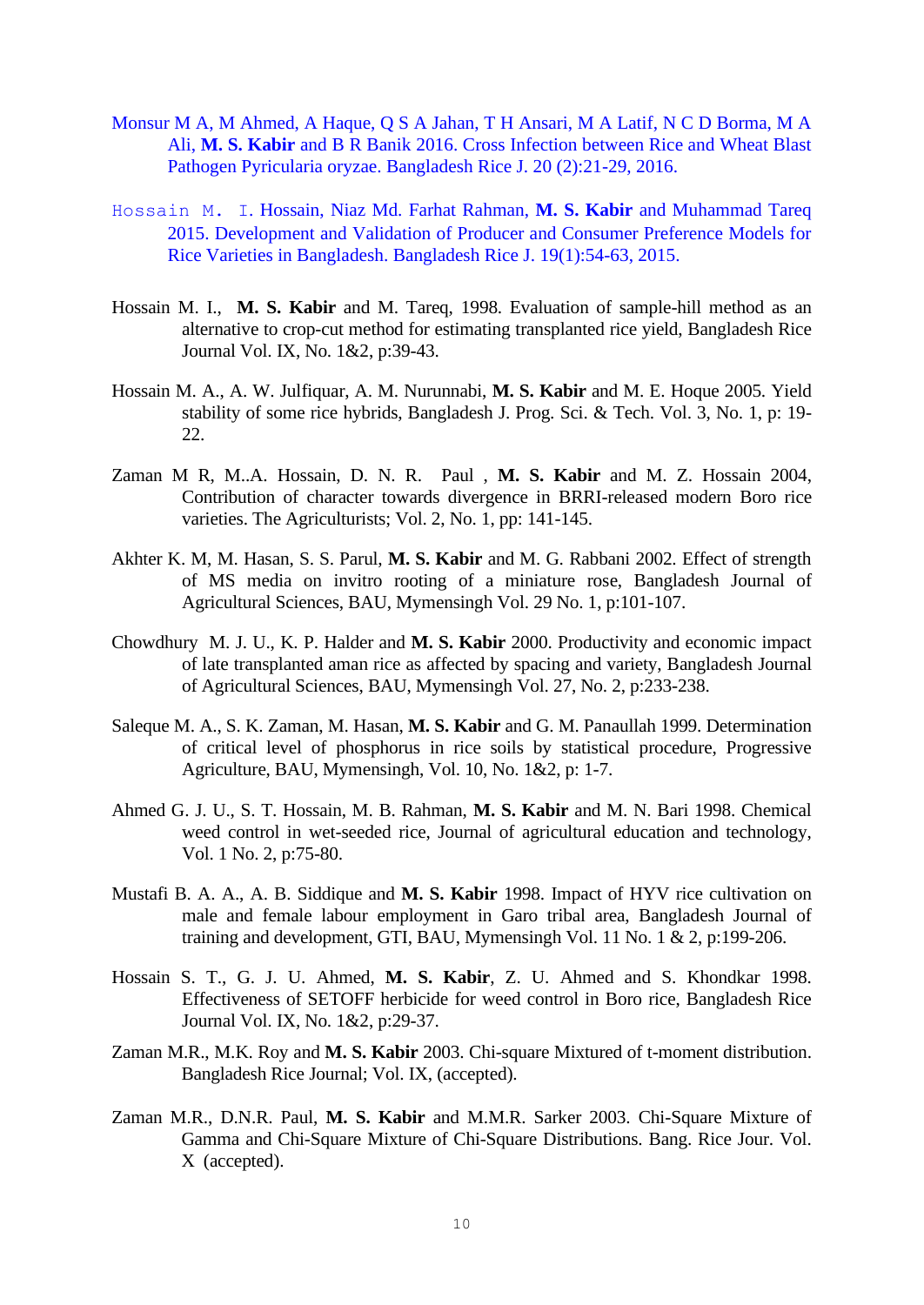- Zaman M.R., M.K. Roy, D.N.R. Paul and **M. S. Kabir** 2004. Chi-square Mixtures of Earlang distribution Bang. Rice Jour. Vol. X, No. 1 (accepted).
- Islam, M. F., M. R. Zaman, D.N. R. Paul, **M. S. Kabir** and M.M. Husain 2007. Selection of rice varieties for specific location in Boro season: GIS approach. Bangladesh Rice J. Vol. 12, No. 1 & 2, p: 1-8.
- Biswas, J. C., M. Maniruzzaman, **M. S. Kabir,** M. A. Sattar and M. A. Saleque 2007. Development of soil fertility map at village level for rice production. Bangladesh Rice J. Vol. 12, No. 1 & 2, p: 9-15.
- Maniruzzaman, M. J. C. Biswas, **M. S. Kabir,** M. A. Saleque and M. A. Sattar 2008. Soil fertility map at micro level for rice production: Prashadkalua village. Bangladesh Rice J. Vol. 13, No. 1, p: 23-29.

### **(ii) Short Communication: 01**

**Kabir M. S**., D N R Paul, M Howlader and M R Zaman 2007. Determination of the smallest Plot size for estimating plant characters and yield of transplanted rice. Bangladesh Rice J. Vol. 12, No. 1 & 2, p: 115-117.

#### **(c) Abstract/Seminar/ Workshop/Symposium/Proceedings**

#### **i. International: 13**

### **Principal author: 06**

- **Kabir M.S.,** M. A. Ali, B. R. Banik and M. U. Salam 2016. Rice security of Bangladesh in 2021 and 2041. 5<sup>th</sup> International agricultural Conference, 29-30 September 2016, Krishibid Institution Bangladesh (KIB), Krishi khamar Sarak, Farmgate, Dhaka, Bangladesh.
- **Kabir M.S.** M.I Hossain, Niaz M.F.R and Y. Yamamoto 2015. Effects of Climate Change on Rice Yield in Bangladesh. International Workshop on Impacts of Climate Change on Agricultural and Adaptation to Extreme Events in Bangladesh. 05 October 2015, Bangladesh Rice Research Institute, Gazipur, Bangladesh.
- **Kabir M.S.** 2009. Spatial dependency of arsenic in soils, irrigation water and plants from arsenic contaminated tube well used for irrigation in Boro rice cultivation. International Symposium on Monsoon Asia Agro-Environmental Research Consortium: Development of Phytoremediation technology for decreasing technology, 4-9 October 2009, Tsukuba, Japan.
- **Kabir M.S**., M Howlader, J K Biswas, M A A Mahbub and M Nur-E-Elahi 2008. Probability of low temperature stress at different growth stages of boro rice. International Symposium on Climate Change and Food Security in South Asia, 25-30 August 2008, Dhaka, Bangladesh.
- **Kabir M.S**., D.N.R. Paul, S. Sinh, M.A.M. Miah, G..M. Panaullah, R.H. Loeppert, J.M. Duxbury and C.A. Meisner 2005. Arsenic in Irrigation Water: Spatial Variability of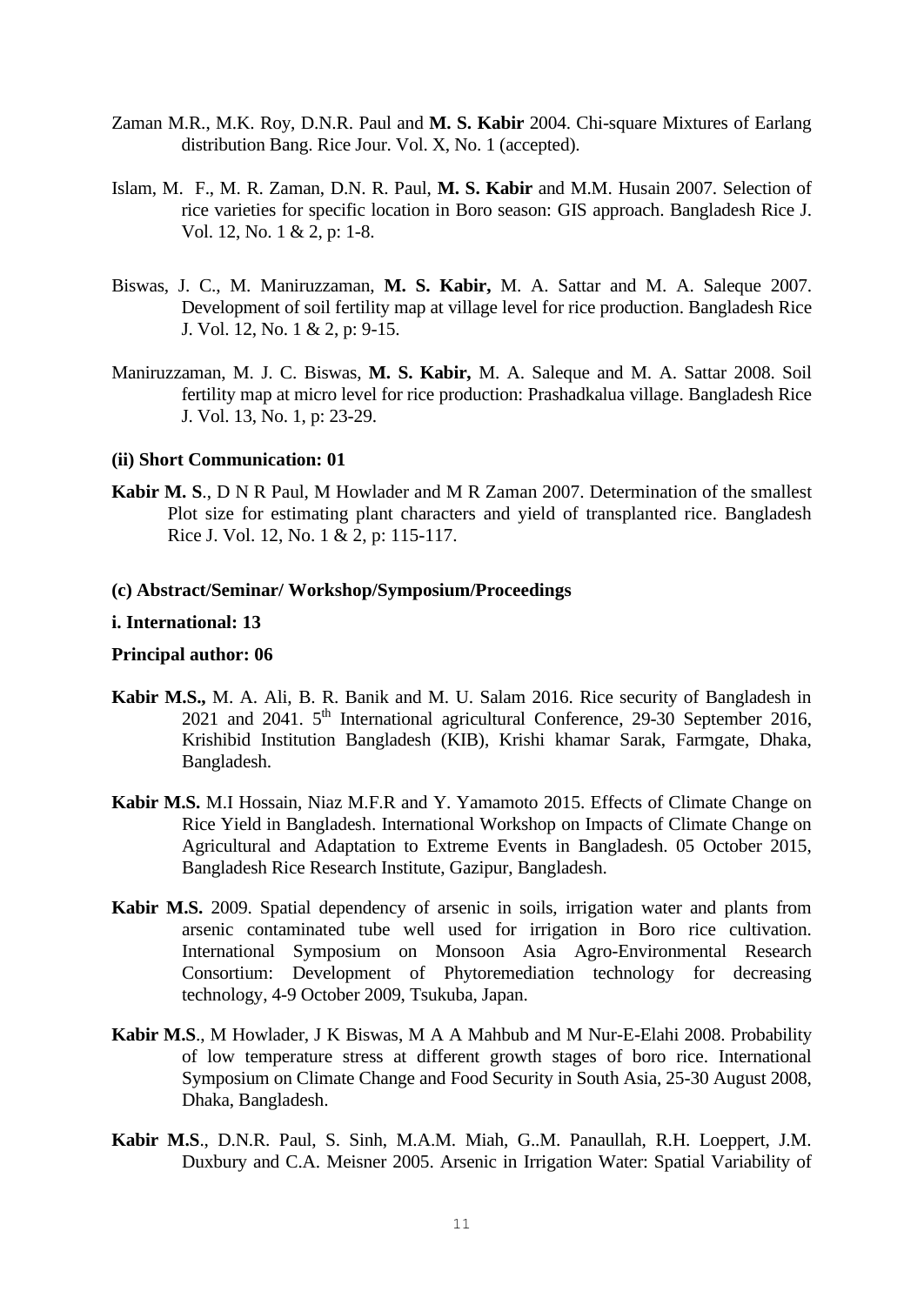As Content and Selected Chemical parameters – comparison with BGS data. International Symposium "Behavior of Arsenic in Aquifers, Soils and Plants: Implications for Management" from 16-18 January 2005, IDB Bhaban, Bhaka, Bangladesh.

**Kabir M.S**., D. N. R. Paul, S. C. Sinh, M.A.M. Miah, A.T.M. Farid, G.K.M.M. Rahman, M. Jahiruddin, G.M. Panaullah, R. H. Loeppert, J. M. Duxbury and C. A. Meisner 2005. Spatial Variability of Arsenic in Soils in Arsenic Contaminated Shallow Tube Well Command Areas Used for Irrigated Wetland Rice Cultivation. 8th International Conference on the Biogeochemistry of Trace Elements (ICOBTE), Adelaide Conference Center, Adelaide, Australia from 3-7 April 2005.

### **Co-author: 07**

- Mansur M A, M Ahmed, A Haque, Q S A Jahan, T H Ansari, M A Latif, N C D Borma, M A Ali, **M S Kabir,** B R Banik 2016. Research update of cross infection between rice and wheat blast at BRRI. 27 October 2016 in Bangladesh Agricultural Research Council, Farmgate, Dhaka, Bangladesh.
- Yamamoto Y, S Kobayashi, J. Furuya and **M S Kabir** 2015. Quantification of Land Suitability Assesment for Rice. International Workshop on Impacts of Climate Change on Agricultural and Adaptation to Extreme Events in Bangladesh. 05 October 2015, Bangladesh Rice Research Institute, Gazipur, Bangladesh.
- Salam M. U, M, A. Kader, M. A. J. Mridha, A. K. M. R. Amin, N. A. Khondaker, A. K. Das, M. H. Rashid and **M S Kabir** 2016. Agronomic vision and roadmap for Bangladesh agriculture through to 2050. Key note paper in  $15<sup>th</sup>$  conference on national conference of Bangladesh Society of Agronomy on agronomy and livelihood: Vision 2050 and Beyond for Bangladesh. 24-25 September 2016, Bangladesh Agricultural University, Mymensingh, Bangladesh.
- Islam M.S., M.A. Salam, J.K. Biswas and **M.S. Kabir** 2012. Aila impact on the livelihood of the coastal people of Bangladesh, 28-29 November 2012, Tsukuba, Japan.
- Paul D.N.R., **M. S. Kabir** and S. Sinh 2005. Spatial Variability of Arsenic in the Environment and in Rice - implications and uses of information at different scales. 16-18 January 2005, IDB Bhaban, Bhaka, Bangladesh. International Symposium "Behavior of Arsenic in Aquifers, Soils and Plants: Implications for Management" from 16-18 January 2005, IDB Bhaban, Bhaka, Bangladesh.
- Paul D.N.R., **M.S. Kabir**, M.A.M Miah, S. Sinh, G.M. Panaullah, R.H. Loeppert, J.M. Duxbury and C.A. Meisner 2005. Soil Degradation Due to Use of Arsenic Contaminated Ground Water and its effect on the quality of rice grain and straw. 8th International Conference on the Biogeochemistry of Trace Elements (ICOBTE), Adelaide Conference Center, Adelaide, Australia from 3-7 April 2005.
- Paul D.N.R., Z.U. Ahmed, **M. S. Kabir**, G..M. Panaullah, J. Lauren and J..M. Duxbury 2000. A GIS assessment of the scope for increasing productivity of rice wheat systems in